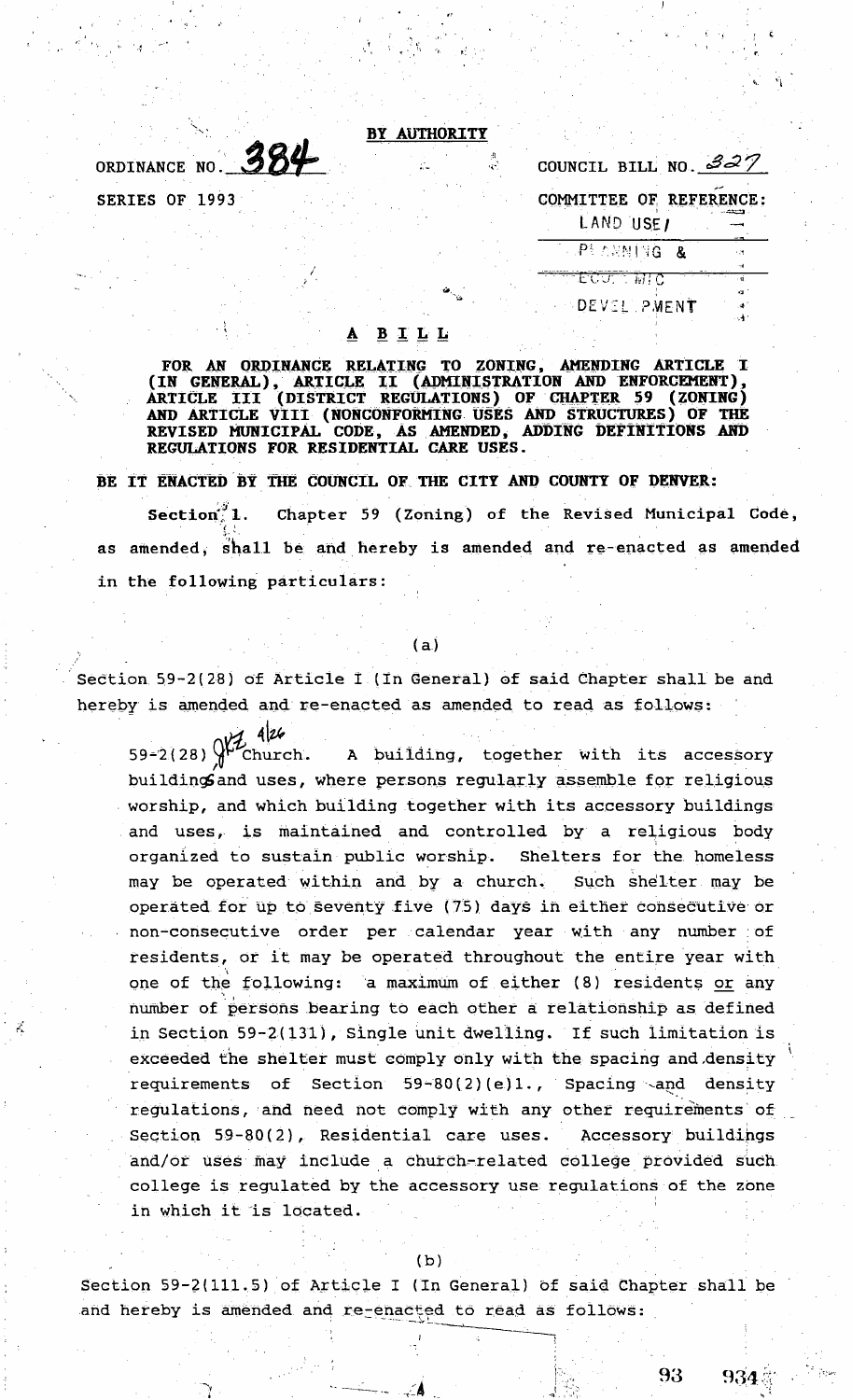# . · · · /9¥"6 *4/u(e,3*

, and the set of the set of the set of the set of the set of the set of the set of the set of the set of the set of the set of the set of the set of the set of the set of the set of the set of the set of the set of the se

establishment. (In addition to the elderly residents, up to two (2) people may **serve** as live-in managers. Such home shall be contained within a single, detached structure.

### $(f)$

section 59-2(124.7) of Article I (In General) of said Chapter shall be and hereby is amended and re-enacted to read as follows:

59-2(124.7) Shelter for the homeless. A facility which has as its primary function the provision for overnight sleeping accommodations for homeless people. Such accommodations shall be offered for little or no· financial compensation, and shall be operated in a manner which encourages short-term occupancy by residents. such facility may include accessory support services but shall not. be operated in such a manner that changes its primary function to a use classified as follows: adult community corrections facility, hospital, nursing home, rehabilitation center for the handicapped, or residence for the elderly.

### $(q)$

Section 59-2(131.5) of Article I (In General) of said Chapter shall be and hereby is amended and re-enacted to read as follows:

- $59-2(131.5)$  Special care home. A special care home is either: (a) a single unit dwelling containing more unrelated persons than allowed in the zone district in which the dwelling is located, or
	- (b) a rooming and/or boarding house containing five (5) or more residents, or

 $(c)$  a dwelling unit containing five (5) or more residents, where such persons are living as a single housekeeping unit and are receiving more than twelve (12) hours per day of on-premise treatments, supervision, custodial care or special care due to physical condition or illness, mental condition or illness, behavioral or disciplinary problems. This category may include, but is not limited to, the following types of facilities: juvenile group home, half-way house, home for developmentally disabled or mentally ill persons and/or hospice.

### ( h)

Article I (In General) of said Chapter shall be and hereby is amended and re-enacted as amended by adding thereto Section 59-2 ( $141.2$ ) in the following words, figures and phrases:

59-2(141.2) Supported, independent living facility. A residential structure housing permanent or temporary residents who are living independently but are receiving centralized services and daily assistance in activities of personal care directly from a common provider of such services or though arrangements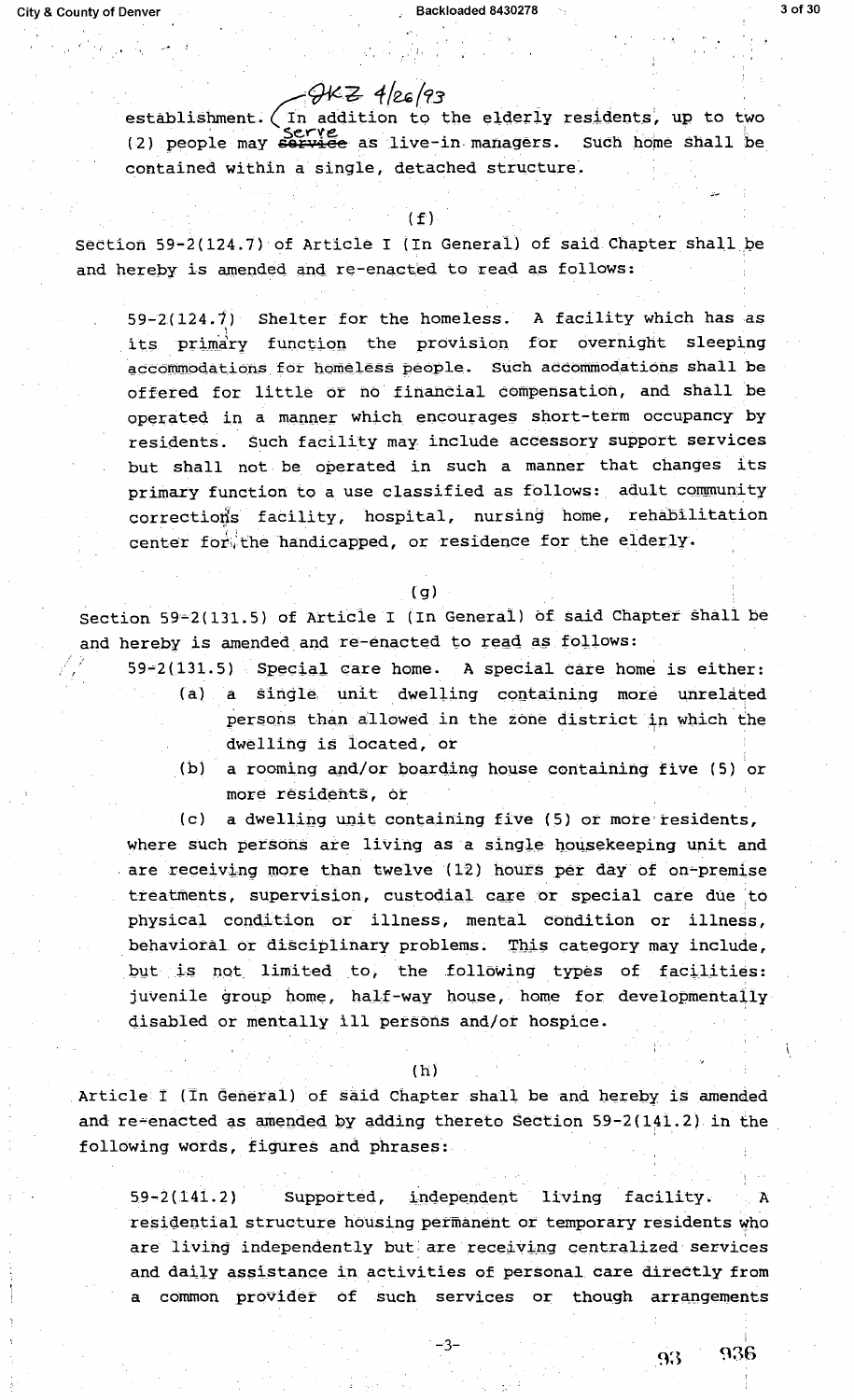$\frac{1}{2}$  ,  $\frac{1}{2}$  ,

(e) Spacing, Density, Site and Other Requirements. All proposed residential care uses shall satisfy the following minimum requirements unless specifically exempt by other provisions herein. All existing residential care uses, any existing P.U.D. zone district used for a residential care use and any church containing a .shelter which exceeds the limits of Section  $59-2(28)$  shall be counted when the following spacing and density requirements are applied.

- 1. Spacing and Density Regulations. Staff members are not counted in determining the size of a residential care use.
	- a. A residential care use with nine (9) or more residents must be a minimum of two thousand  $(2,000)$  feet from another such use of any size.
	- b. A residential care use with eight (8) or fewer residents must be a minimum of one thousand (1,000) feet from another such use having eight (8) or fewer residents and two thousand  $(2,000)$ feet from another such use of nine ( 9) or more residents.
	- c. No more than two (2) other such uses of any size shall exist within a four thousand (4,000) foot radius measured from the proposed use.
- 2. Minimum lot dimensions. The proposed use shall have a minimum lot size of six thousand  $(6,000)$  square feet and a minimum iot width of fifty (50) feet.
- 3. Required off-street parking. The proposed use shall provide one (1) off-street parking space for; each member of the staff on duty unless the Administrator modifies this requirement after consideration of all pertinent ' ' ' factors including problems of parking congestion on abutting streets and physical constraints on the ability to comply.
- 4. Limitation on external effects. Such use shall comply with the limitations on external effects as established for uses by right in the district in which it is located.
- 5. Resident population limitations. In the RS-2, RS-4, Ro, R-1, R-X, R-2 and R-2-A zone districts, a residential care use having more than eight (8) residents shall be located only in a structure existing at the time of adoption of this ordinance and shall be limited to a maximum number of twenty ( 20) residents. Such structure shall not be enlarged as long as it is used for a residential care use. In the R-3, R-3-X and R-4 zone districts residential care uses shall be limited to a maximum number of forty (40) residents.

-7-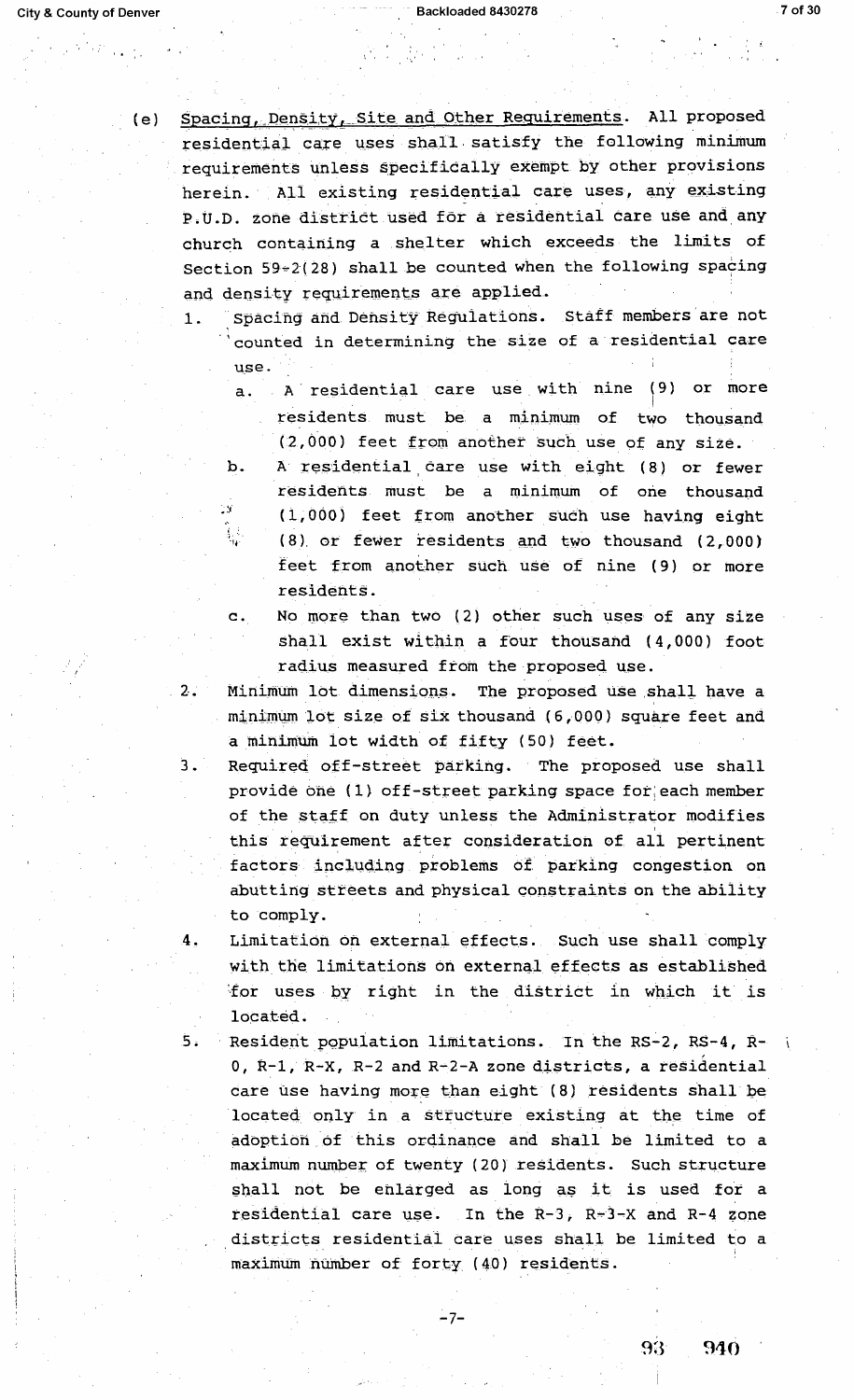(f) Special Requirements. Proposed residential care uses will be subject to the following special requirements. In case of conflict with the requirements of subsection (e), the provisions of this subsection shall apply.

1. Adult Community correction Facility.

- a. Permitted location. This facility shall be allowed only in the B-5, B-7, PRV, I-0, I-1 and I-2 zone districts.
- b. The proposed number of residents shall not exceed one (1) person per two hundred (200) square feet of gross floor area with a maximum of forty (40) residents in the permitted zone districts; provided, however, if a proposed facility is located in the  $I-1$  or  $I-2$  zone districts on a site at least one thousand  $(1,000)$  feet from an "R" zone district, such facility may have up to sixty ( 60) -residents..
- 2. Self care elderly home, as regulated by subsections (b) through (e) herein.

3. Shelter for the Homeless.

- a. Permitted location. Shelters for the homeless shall be allowed only in the R-3, R-4, R-5, B-A-1,  $B=3$ ,  $B=A-3$ ,  $B-4$ ,  $B-5$ ,  $B-7$ ,  $B-8$ ,  $I-0$ ,  $I-1$ ,  $I-2$ ; and 0-1 zone districts.
- b. Shelters allowed in churches. Shelters operated within and by a church need not comply with the provisions of this subsection provided the following limitation is satisfied.. such. shelter may be operated for up to seventy-five (75) days in either consecutive or non-consecutive order per calendar year with any nwnber of residents, or it may be operated throughout the entire year with one of the following; a maximum of eight  $(8)$ residents or any number of persons bearing to each other a relationship as defined in Section 59-
	- 2(131), Single unit dwelling. If such limitation is exceeded the shelter must comply only with the spacing and density requirements of Section 59- $80(2)(e)1.$ , Spacing and density regulations, and need not comply with any other requirements of Section 59-80(2), Residential care uses.

c. Spacing required from a school. Proposed facilities shall be located more than five hundred ( 500) feet from a school meeting all the requirements of the compulsory education laws of the state.

-8-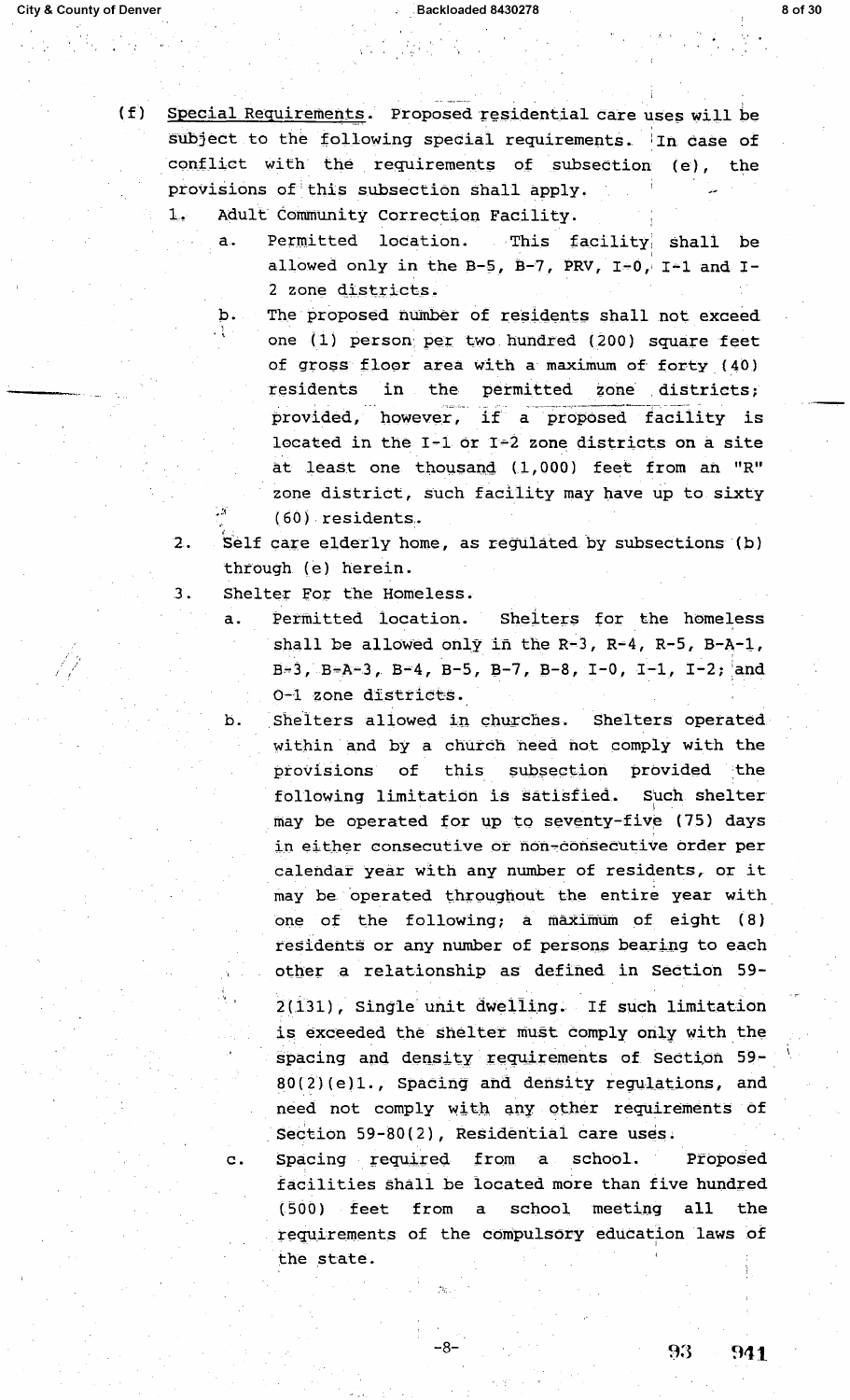٦.

 $\overline{C}$ 

Applications shall contain information addressing the following matters:

 $\mathbf{i}$ . Maximum resident capacity;

ii. Characteristics of the client group;

- iii. Accessibility of the site to other services and facilities which are needed by residents of the proposed shelters;
	- iv. General hours of operation;

v. Services provided;

- vi. The adequacy of off-street parking to serve the staff and residents, such parking to be located either on the site and/or nearby sites;
- vii. If a new building is to be constructed, the compatibility of its proposed architectural characteristics and site design to the surrounding neighborhood;
- viii. The availability of rest room facilities serving the shelter residents while the shelter is closed, including, but not limited to, rest room facilities provided by the City;
	- ix. The placement and supervision of waiting areas so that the operation of the shelter
		- should not normally create obstructions or problems in the use of adjacent sidewalks;
	- x. Evidence that the proposed shelter for the homeless will comply with the limitations on external effects as established for uses by right in the district in which it is to be located; and
- xi. Other characteristics of the operation which the applicant may deem to be of significance. permit shall be approved No unless the Administrator finds that the proposed shelter will substantially  $o**r**$ permanently injure not. the i appropriate **use** of conforming residéntial properties located within five hundred (500) feet of the proposed use. Evidence of such injury shall clearly establish the anticipated specific problems attributed to residents of the proposed shelter for the homeless while in or around the shelter as distinct from the general problems attributed to persons using or passing through the subject area.

 $-9-$ 

93

942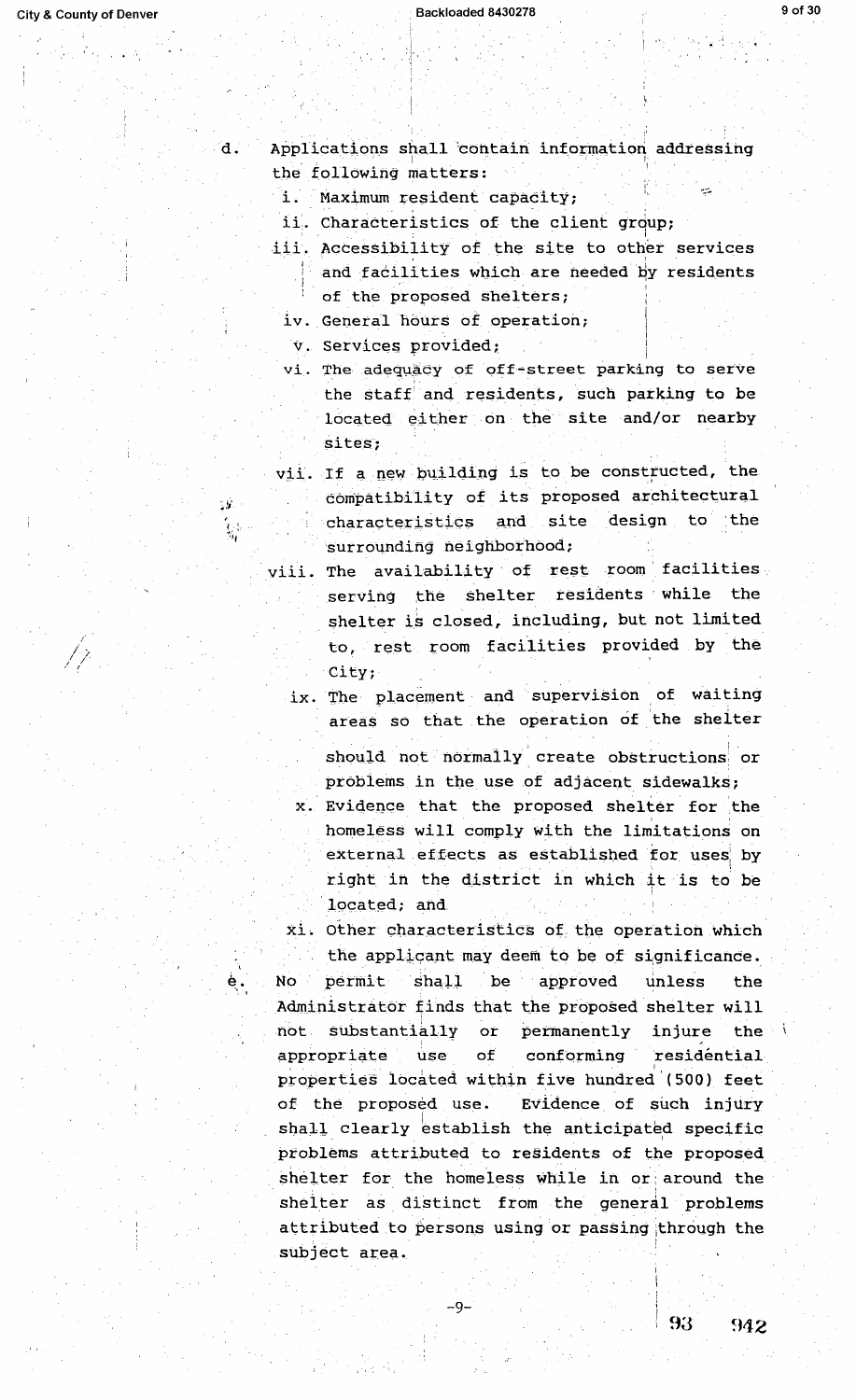**City & County of Denver** 

 $4.$ 

1.

 $2.$ 

Ė. Notwithstanding the restriction of subsection (g) 4 and 5, below, the permanent increase in the number of shelter residents or in the amount of floor area of such shelter exceeding ten percent (10%) shall require the approval of a use permit according to the procedure established in subsections (b) and (c) above. In reviewing requests for such increases the review committee and the Administrator shall consider the matters listed in subsections vi, vii, viii and ix above. Special care home, as regulated by subsections (b) through (e) herein.

- 5. Supported independent living facility, as regulated by subsections (b) through (e) herein.
- (g) Administration. All residential care uses shall comply with the following provisions:
	- Residential care use/neighborhood communication. Operators of such care uses shall designate a staff member to receive questions and concerns from interested neighbors. Any issues not satisfactorily resolved shall be reported to the Administrator which shall contact the licensing agency appropriate to the population being served. **The** results of the licensing agency investigation shall be forwarded to interested neighbors. The Department of Zoning Administration shall maintain records of resident issues and address them as part of the ongoing licensing requirements.
	- Biennial renewal of the permit. Every permit for residential care use authorized herein shall be effective for a period of two (2) years from the date of authorization, such permit to be renewable biennially by the Department of Zoning Administration. A notice shall be sent, as provided under Section 41-19, Registration and Notification of Neighborhood Organizations, sixty (60) days prior to the renewal. In addition, for tresidential care uses with nine (9) or more residents, the Department of Zoning Administration shall send a letter of notification to all residents within three hundred and fifty (350) feet of the use. Such notification shall be sent at least sixty (60) days prior to the renewal date and shall solicit comments regarding the operation of the use. In case the Administrator determines that the above notification will cause a danger to residents in certain care situations, the Administrator may waive the notification requirement. The renewal of each such permit shall be accomplished upon a finding by the Administrator that all conditions imposed on the use have been performed, and that the facility will not substantially or

943 93